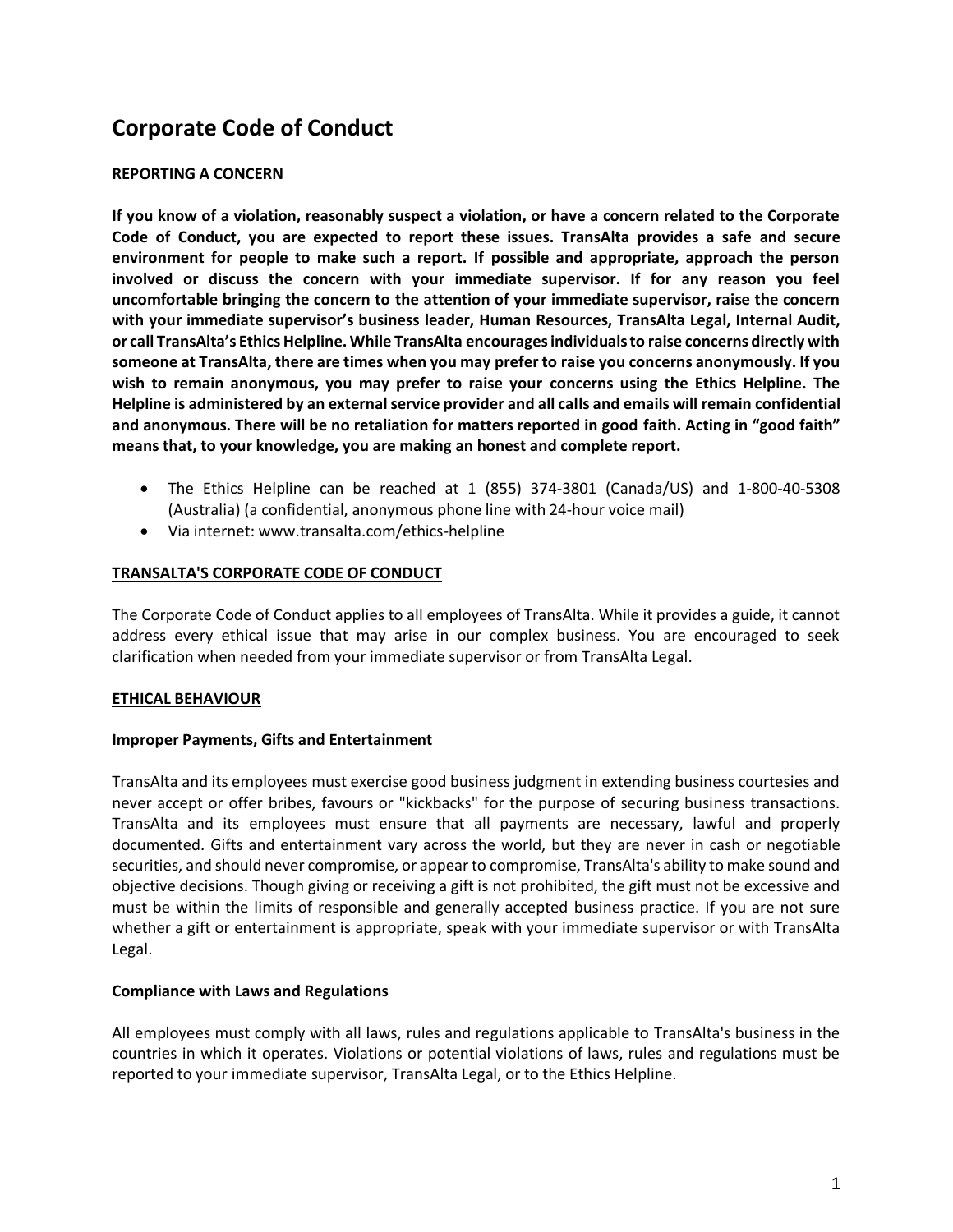## **Insider trading and trading blackouts**

TransAlta and its employees shall comply with all applicable securities laws and regulations to ensure that material, non-public information ("inside information"), is disclosed in accordance with the law. No employees shall use inside information for personal profit or take advantage of insider information by providing information to others. For further guidance, refer to the Insider Trading Policy.

# **Conflict of Interest**

Employees must avoid situations where personal interests could conflict, or appear to conflict, with their duties and responsibilities or the interests of TransAlta or its subsidiaries. A conflict of interest may occur where involvement in any activity, with or without the involvement of another party, prevents the proper performance of an employee's duties for TransAlta. A conflict of interest may also occur where involvement in any activity creates, or appears to create, a situation where judgment or the ability to act in the best interests of TransAlta is affected. When faced with an actual or potential conflict of interest, employees must comply with the Conflict of Interest Policy. Contractors must also comply with their written contracts. If you are unsure of your responsibilities, check with your immediate supervisor or TransAlta Legal.

## **Fair Dealings**

TransAlta adheres to principles of fair dealing in all its undertakings and endeavours to ensure that all of its policies, procedures and practices are free of deliberate or unintentional systemic barriers so that no one is unfairly advantaged. Taking unfair advantage through manipulation, concealment, abuse of power, misuse of confidential or privileged information, misrepresentation of material facts and other unfair dealing practices is unacceptable. An employee's dealings with TransAlta's shareholders, customers, business partners, potential business partners, suppliers, competitors, employees, contractors, government authorities, regulators, the general public and other stakeholders must be honest, fair, courteous, respectful, conducted with integrity and with due regard for the protection of the interests involved. TransAlta complies with all Canadian, United States and other applicable competition, antitrust, anti-bribery and anti-corruption laws applicable to the Corporation.

## **Corporate Opportunities**

TransAlta's employees are prohibited from taking advantage of opportunities discovered through the use of TransAlta's property, information or position; using corporate property, information or position for personal gain; and are prohibited from competing with TransAlta.

## **Competition and Antitrust**

Employees must not engage in activities that would constitute, or reasonably appear to constitute, an unreasonable restraint of trade, unfair trade practice or other anti-competitive course of conduct in violation of competition and antitrust laws. Some activities that may be governed by these laws include, but are not limited to, arrangements between competitors relating to price-fixing, bid rigging and fixing or limiting production or supply. Competition and antitrust laws differ from country to country and employees should receive input and guidance from TransAlta Legal if they are unsure whether their activities may be regulated by these laws.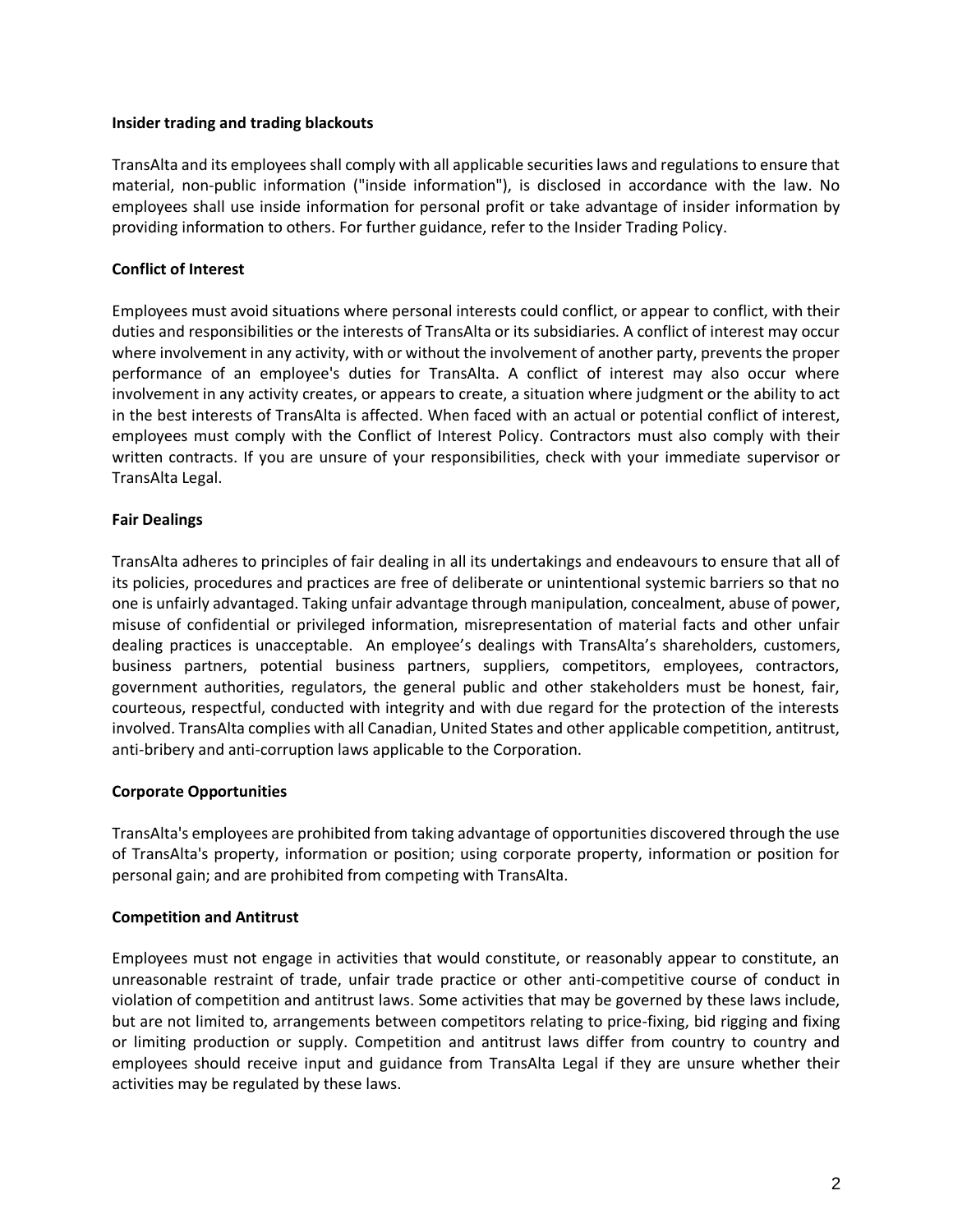## **Respectful work environment**

TransAlta is committed to a work environment where all employees feel safe and are valued for the diversity they bring to our business. We honour domestic and internationally accepted labour standards and support the protection of human rights. TransAlta does not tolerate harassment or any acts of violence or threatening behaviour in the workplace. Generally speaking, harassment is any improper words or behaviour that demean, humiliate or embarrass a person. This includes touching, pushing, comments (including jokes and name-calling) and visual displays (such as posters and cartoons) that could be perceived as insulting, intimidating, humiliating, malicious or otherwise offensive or create an uncomfortable or threatening work environment. Behaviour that may promote physical violence in the workplace, or any sexual, religious, age-related or racial harassment is not tolerated. TransAlta has adopted specific policies to ensure a respectful work environment, and we refer you to HR Policies 5.4.2 (Human Rights and Discrimination) and 5.4.3 (Harassment and Violence Free Workplace).

We are committed to being a good corporate citizen and supporting and enhancing the communities in which we work and live. TransAlta gives back to the communities in which it does business by focusing on activities that make a meaningful difference. In recognition of its increasing international presence, TransAlta respects the cultures and customs of the places where it operates without compromising ethical standards. Some of the most important communities our business impacts are the Indigenous communities. We are committed to working with these communities to develop positive, long-term relationships based on mutual trust and respect, and recognizing their diversity and the importance they place on land, their culture and their traditional way of life. In addition to working with Indigenous communities, we also work hard to build and maintain relationships with other landowners and members of the communities in which we work and live. We also understand the importance that community, charitable and other similar non-governmental organizations play in making the communities in which we work and live better places. TransAlta actively supports these organizations and encourages our employees to volunteer and contribute to charitable and other community-based organizations. Charitable donations should not, however, be made to improperly influence public officials or others.

## **Accounting and financial reporting**

Policies and procedures ensure that all accounting and financial reporting comply with the relevant, generally accepted accounting principles and, where appropriate, the relevant rules and regulations. All TransAlta personnel have a responsibility to be aware of and ensure that the financial accounting policies' 109, 202, 226 and 227 are followed.

TransAlta is committed to ensuring that we meet our accounting, financial and public disclosure obligations. The Audit and Risk Committee of the Board of Directors has established a Whistleblower Policy regarding the procedures for employees to report suspected financial wrongdoing confidentially or anonymously. For further guidance see Policy 004: Whistleblower Policy.

## **Privacy**

TransAlta holds personal information about employees and other individuals and in doing so, recognizes the need to balance the rights of individuals to have their personal information protected and the need of an organization to collect, use and disclose information for reasonable purposes. TransAlta has adopted a policy which sets forth its responsibilities in ensuring this balance (see Policy 101: Privacy).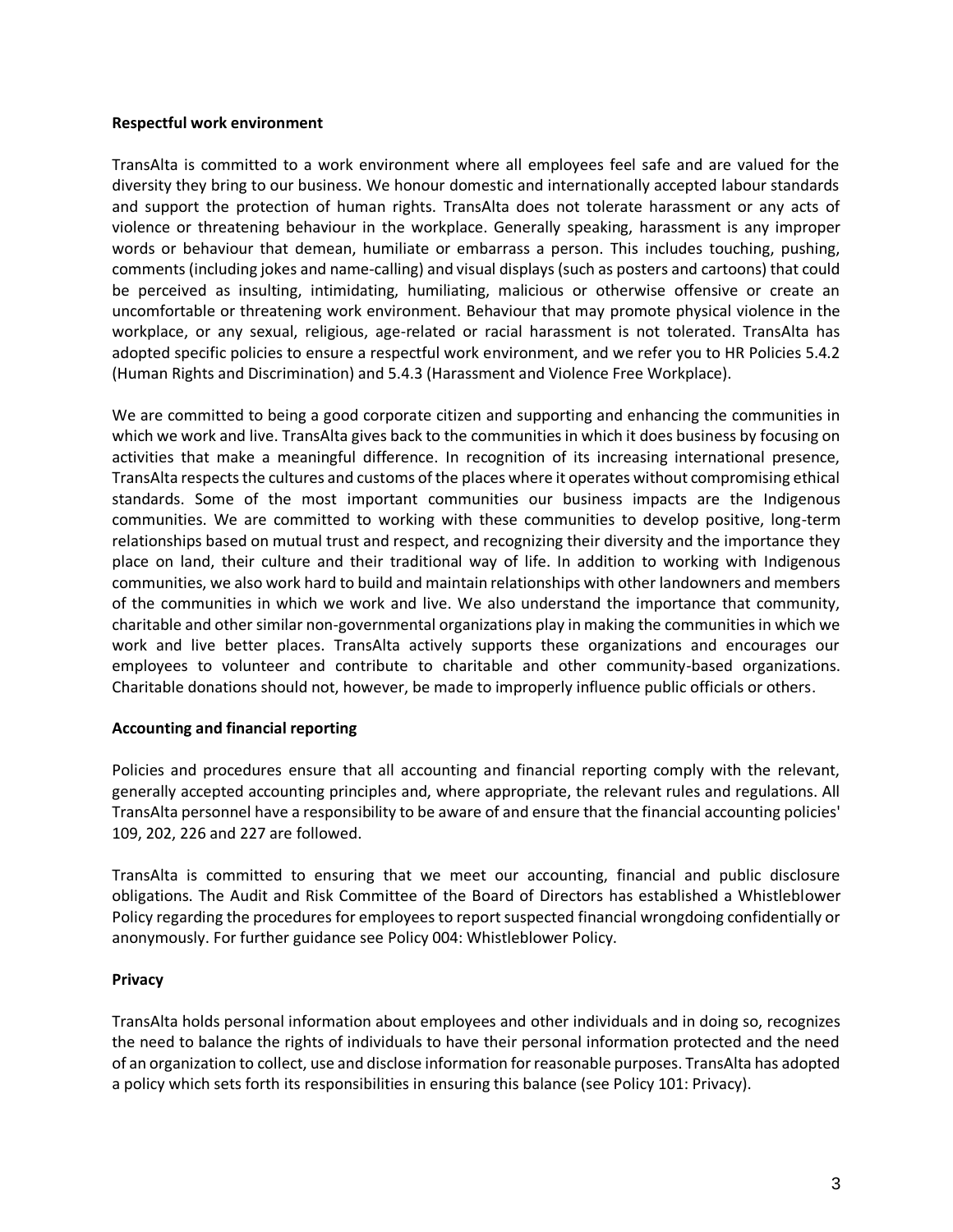# **PROTECTING OUR REPUTATION, CUSTOMERS, INVESTORS AND THE ENVIRONMENT**

## **Public Speaking**

TransAlta employees must obtain prior approval from the Chief or Executive Officer of their department prior to accepting a public speaking engagement. TransAlta has designated officials who are authorized to speak on its behalf, in particular when responding to media inquiries. Employees should reference Policy 126: Release of Information to the Public and News Media for further guidance.

## **Communicating with Government Agencies, Regulators or other Officials**

In all its dealings, TransAlta engages in transparent, honest and responsible communications. TransAlta employees and contractors should ensure when engaging with government/regulatory officials that they are authorized to represent TransAlta in these communications and that they have the knowledge to respond to their inquiries. For further guidance, employees and contractors should reference the Company's Policy 126: Release of Information to the Public and News Media, as well as Policy 105: Disclosure of Information.

## **Representing TransAlta**

While everyone has the right to express personal views, TransAlta employees will not participate in activities that may compromise our image or reputation. This includes activities that would disparage, defame, embarrass or harass employees, customers or vendors. This includes expressing views by any medium, including in print, or via any form of electronic communication (e.g. blogs, online social media, email or webpages). Employees should reference Policy 127: Social Media. Use of company assets

Everyone who works for TransAlta shares responsibility for protecting company assets. Company assets include physical property and buildings, data, software, intellectual property, equipment, supplies, credit cards, communication resources, information networks, documents, knowledge and any other resources or property of TransAlta.

You must ensure the care, management and cost-effective use of TransAlta's property. This includes protecting it from waste, theft, misuse, damage, loss or misappropriation. It's important that all employees and contractors maintain, reasonably protect and ensure they can account for all company property assigned to them.

## **Using email and the Internet properly**

TransAlta provides email and the Internet to employees and contract staff to conduct business, promote work-related research and enhance internal and external communication. This means you need to take reasonable care to protect TransAlta's systems, reputation and information.

Remember that TransAlta's property should only be used to advance its business purposes and goals. Limited personal use of TransAlta's electronic systems is permitted if it is consistent with this Corporate Code of Conduct and applicable corporate policies, and does not interfere with a person's work obligations. For further guidance, please see Administrative Policy 133: Information Technology Usage.